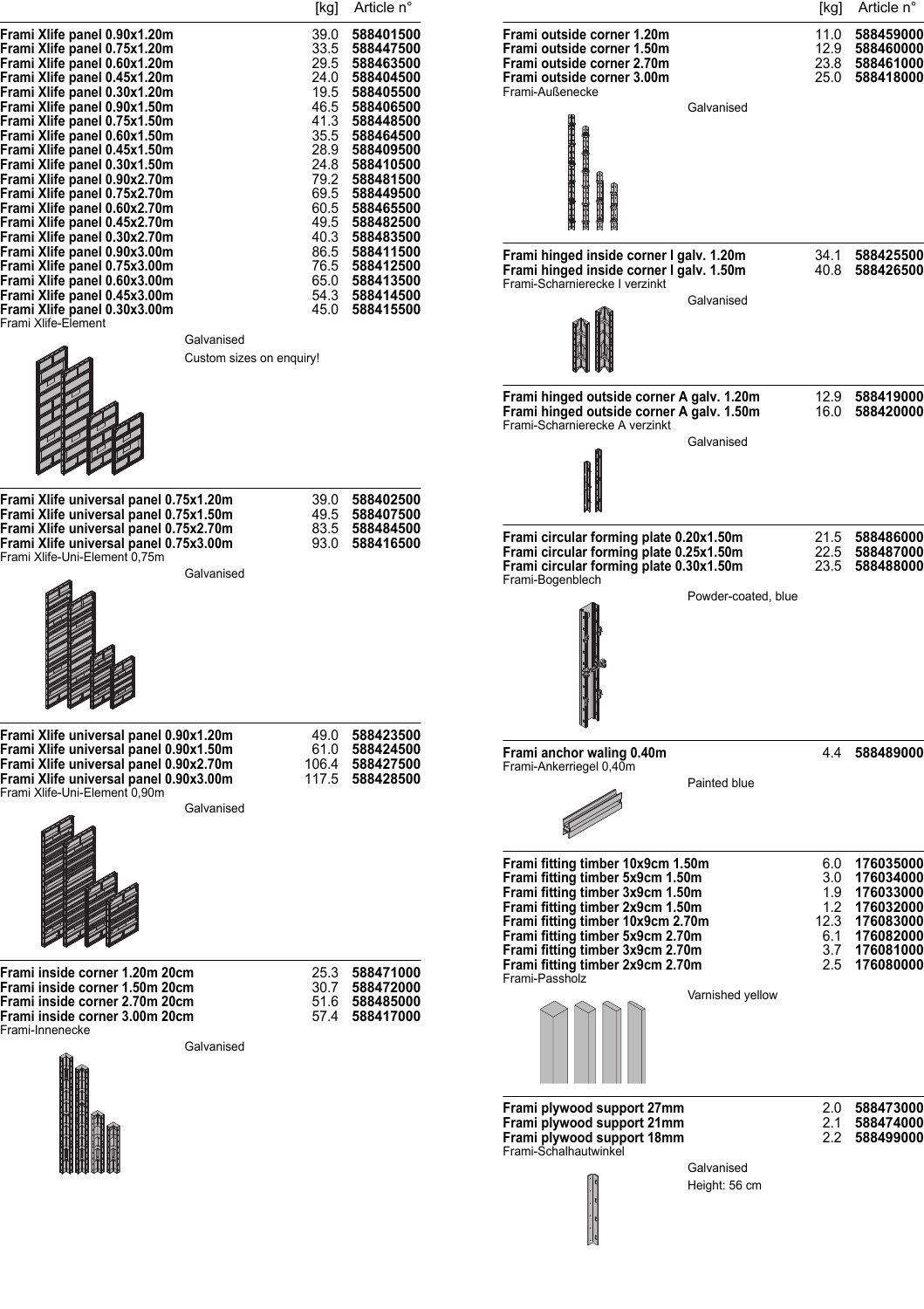|                                                                                                                                | [kg]                        | Article n°                                      |                                                                       | [kg]                                                                                                     | Article n°     |
|--------------------------------------------------------------------------------------------------------------------------------|-----------------------------|-------------------------------------------------|-----------------------------------------------------------------------|----------------------------------------------------------------------------------------------------------|----------------|
| Framax stripping corner I 2.70m<br>Framax stripping corner I 1.35m<br>Framax stripping corner I 3.30m<br>Framax-Ausschalecke I | 90.0                        | 171.0 588675000<br>588614000<br>209.9 588676000 | Frami aligning clamp<br>Frami-Richtspanner                            | 3.2<br>Galvanised                                                                                        | 588435000      |
|                                                                                                                                | Galvanised, powder-coated   |                                                 |                                                                       | Length: 62 cm                                                                                            |                |
|                                                                                                                                |                             |                                                 | Frami adjustable clamp<br>Frami-Ausgleichsspanner                     | Galvanised<br>Length: 40 cm                                                                              | 3.6 588436000  |
| Framax stripping spindle I<br>Framax-Ausschalspindel I                                                                         | Galvanised                  | 3.2 588618000                                   | Frami universal waling 0.70m                                          |                                                                                                          | 3.7 588439000  |
|                                                                                                                                | Height: 25 cm               |                                                 | Frami universal waling 1.25m<br>Frami-Klemmschiene                    | Painted blue                                                                                             | 6.4 588440000  |
| Framax stripping spindle I with ratchet<br>Framax-Ausschalspindel I mit Ratsche                                                | Galvanised                  | 5.5<br>588653000                                |                                                                       |                                                                                                          |                |
|                                                                                                                                | Height: 24.8 cm             |                                                 | Frami wedge clamp<br>Frami-Klemme                                     | Galvanised                                                                                               | 1.1 588441000  |
| Extension set Framax stripping spindle I<br>Erweiterungsset Framax-Ausschalspindel I                                           | 0.89<br>Galvanised          | 588947000                                       |                                                                       | Length: 16 cm                                                                                            |                |
|                                                                                                                                | Height: 2.5 cm              |                                                 | Frami universal fixing bolt 5-12cm<br>Frami-Universalverbinder 5-12cm |                                                                                                          | 0.43 588479000 |
| Dismantling tool Framax stripping spindle l<br>Lösewerkzeug Framax-Ausschalspindel I                                           | Galvanised                  | 4.0<br>588948000                                |                                                                       | Galvanised<br>Length: 23 cm                                                                              |                |
|                                                                                                                                | Height: 27.5 cm             |                                                 | Frami profile connector 5-18cm<br>Frami-Profilverbinder 5-18cm        | 0.80<br>Galvanised                                                                                       | 588493000      |
| Frami tie-adapter for stripping corner I<br>Frami-Ankeradapter für Ausschalecke I                                              | Galvanised                  | 0.47 588492000                                  |                                                                       | Length: 33 cm                                                                                            |                |
|                                                                                                                                | Height: 11 cm               |                                                 | Frami stop-end waler tie 15-45cm<br>Frami-Stirnabschalzwinge 15-45cm  | 8.8<br>Galvanised                                                                                        | 588498000      |
| Frami profile adapter for stripping corner I<br>Frami-Profiladapter für Ausschalecke I                                         | 0.60<br>Galvanised          | 588491000                                       | <u>e f</u> film                                                       | Length: 85 cm                                                                                            |                |
|                                                                                                                                | Height: 8 cm                |                                                 | Wall-formwork support angle                                           |                                                                                                          | 6.6 588967000  |
| Framax quick acting clamp RU                                                                                                   |                             | 3.3 588153400                                   | Auflagewinkel Wandschalung                                            | Galvanised<br>Length: 15.8 cm                                                                            |                |
| Framax-Schnellspanner RU                                                                                                       | Galvanised<br>Length: 20 cm |                                                 |                                                                       | Width: 12 cm<br>Height: 11.2 cm                                                                          |                |
| Frami panel shoe                                                                                                               |                             | 1.3 588490000                                   | Frami lifting hook<br>Frami-Umsetzbügel                               | 7.5                                                                                                      | 588438000      |
| Frami-Elementschuh                                                                                                             | Galvanised<br>Length: 16 cm |                                                 |                                                                       | Galvanised<br>Width: 15 cm<br>Height: 21 cm<br>Follow the directions in the<br>"Operating Instructions"! | CE             |
| Frami clamp<br>Frami-Spanner                                                                                                   |                             | 1.2 588433000                                   | Plumbing strut 260 IB<br>Justierstütze 260 IB                         |                                                                                                          | 12.8 588437500 |
|                                                                                                                                | Galvanised<br>Length: 11 cm |                                                 |                                                                       | Galvanised<br>Length: 146.8 - 256.7 cm                                                                   |                |
|                                                                                                                                |                             |                                                 |                                                                       |                                                                                                          |                |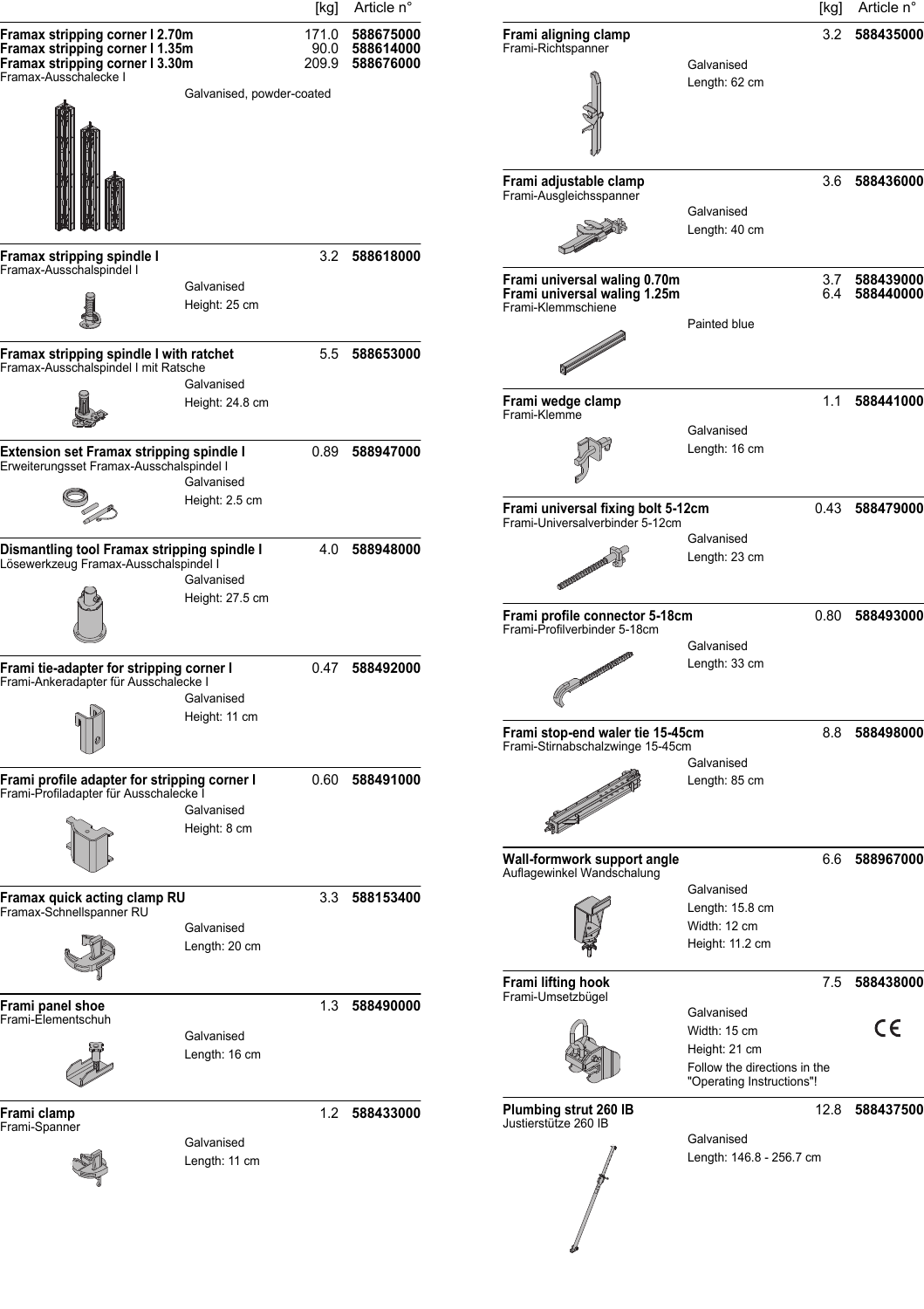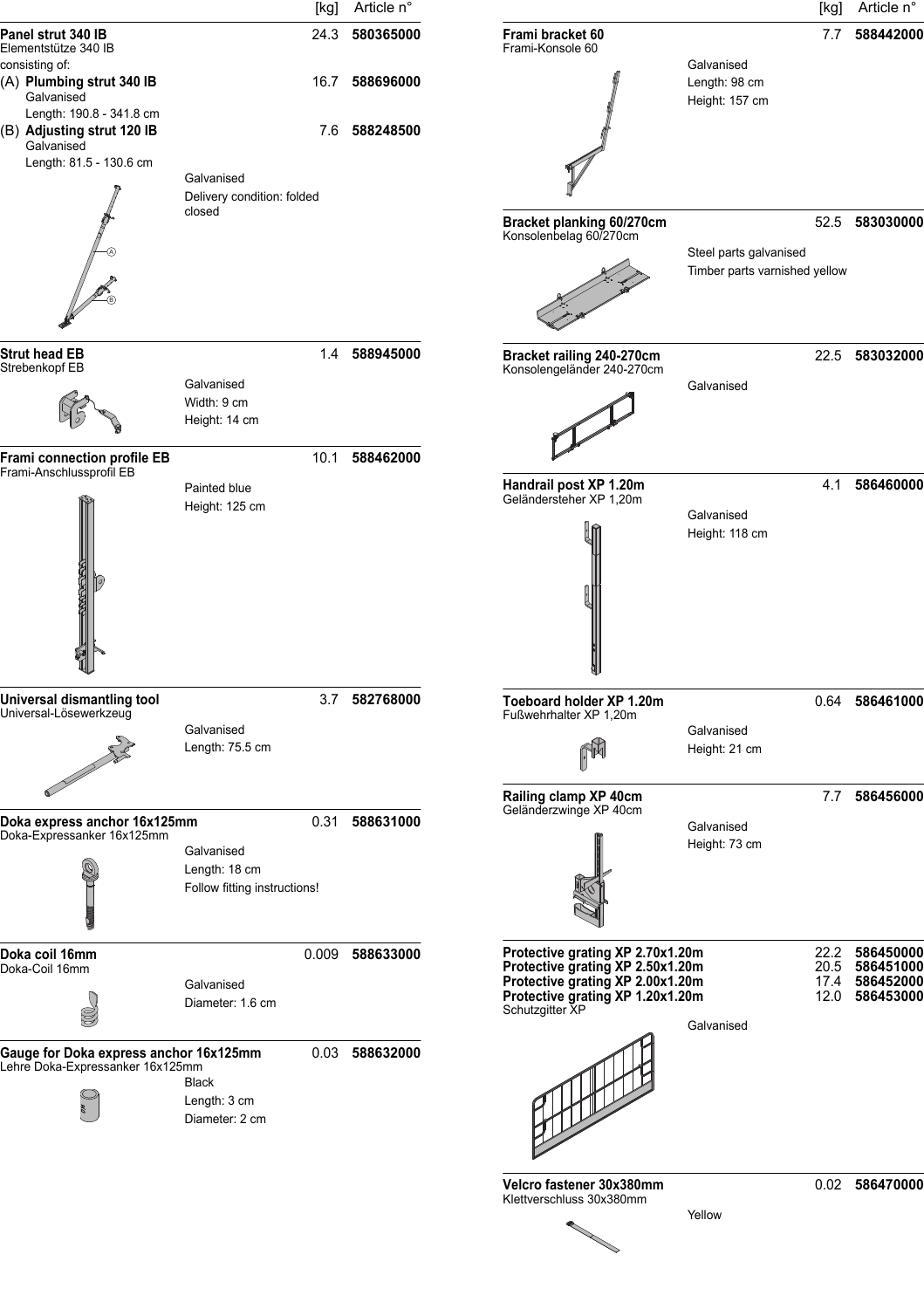|                                                                                                                                                                                                                |                                                                   | [kg]                                                 | Article n°                                                                              |                                                                                                           |                                                | [kg]              | Article n°                          |
|----------------------------------------------------------------------------------------------------------------------------------------------------------------------------------------------------------------|-------------------------------------------------------------------|------------------------------------------------------|-----------------------------------------------------------------------------------------|-----------------------------------------------------------------------------------------------------------|------------------------------------------------|-------------------|-------------------------------------|
| Frami adapter XP<br>Frami-Adapter XP                                                                                                                                                                           |                                                                   | 10.0                                                 | 586477000                                                                               | Frami plug<br>Frami-Abdeckstopfen                                                                         |                                                | 0.003             | 588445000                           |
|                                                                                                                                                                                                                | Galvanised<br>Height: 91.5 cm                                     |                                                      |                                                                                         |                                                                                                           | Yellow<br>Diameter: 2 cm                       |                   |                                     |
|                                                                                                                                                                                                                |                                                                   |                                                      |                                                                                         | Framax triangular ledge 2.70m<br>Framax-Dreikantleiste 2,70m                                              |                                                |                   | 0.38 588170000                      |
|                                                                                                                                                                                                                |                                                                   |                                                      |                                                                                         |                                                                                                           |                                                |                   |                                     |
| Handrail clamp S<br>Schutzgeländerzwinge S                                                                                                                                                                     | Galvanised                                                        | 11.5                                                 | 580470000                                                                               | Frami frontal triangular ledge 2.70m<br>Frami frontal triangular ledge 3.00m<br>Frami-Stirndreikantleiste |                                                | 1.7               | 1.5 588496000<br>588497000          |
|                                                                                                                                                                                                                | Height: 123 - 171 cm                                              |                                                      |                                                                                         |                                                                                                           | Grey                                           |                   |                                     |
| Frami adjustment frame                                                                                                                                                                                         |                                                                   | 14.3                                                 | 588451000                                                                               | Box-out clamp 24cm<br>Box-out clamp 25cm<br>Box-out clamp 30cm                                            |                                                | 3.3<br>3.4<br>3.8 | 580063000<br>580064000<br>580065000 |
| Frami-Standkonsole                                                                                                                                                                                             | Galvanised<br>Length: 103 cm<br>Height: 94 - 143 cm               |                                                      |                                                                                         | Aussparungsklemme                                                                                         | Galvanised<br>Leg length: 10 cm                |                   |                                     |
| Handrail post 1.00m<br>Geländer 1,00m                                                                                                                                                                          |                                                                   | 3.8                                                  | 584335000                                                                               | Box-out clamp type 1 cm<br>Box-out clamp type 2 cm                                                        |                                                | 20.0              | 580066000<br>17.4 580067000         |
|                                                                                                                                                                                                                | Galvanised<br>Length: 124 cm                                      |                                                      |                                                                                         | Aussparungsklemme cm                                                                                      | Painted blue<br>Leg length: 10 cm              |                   |                                     |
|                                                                                                                                                                                                                |                                                                   |                                                      |                                                                                         | Frami tie-holder bracket<br>Frami-Ankerhaltewinkel                                                        |                                                | 0.58              | 588453000                           |
| Scaffold tube 48.3mm 0.50m<br>Scaffold tube 48.3mm 1.00m<br>Scaffold tube 48.3mm 1.50m<br>Scaffold tube 48.3mm 2.00m<br>Scaffold tube 48.3mm 2.50m                                                             |                                                                   | 1.7<br>7.2<br>9.0                                    | 682026000<br>3.6 682014000<br>5.4 682015000<br>682016000<br>682017000                   |                                                                                                           | Galvanised                                     |                   |                                     |
| Scaffold tube 48.3mm 3.00m<br>Scaffold tube 48.3mm 3.50m<br>Scaffold tube 48.3mm 4.00m<br>Scaffold tube 48.3mm 4.50m<br>Scaffold tube 48.3mm 5.00m<br>Scaffold tube 48.3mm 5.50m<br>Scaffold tube 48.3mm 6.00m |                                                                   | 10.8<br>12.6<br>14.4<br>16.2<br>18.0<br>19.8<br>21.6 | 682018000<br>682019000<br>682021000<br>682022000<br>682023000<br>682024000<br>682025000 | Frami flat tie rod 10-80cm<br>Frami-Flachanker 10-80cm<br>SULLER AND DESCRIPTION                          | Galvanised<br>Length: 97 cm                    | 2.1               | 588475000                           |
| Scaffold tube 48.3mm m<br>Gerüstrohr 48,3mm                                                                                                                                                                    | Galvanised                                                        | 3.6                                                  | 682001000                                                                               | Frami clip                                                                                                |                                                |                   | 0.26 588434000                      |
|                                                                                                                                                                                                                |                                                                   |                                                      |                                                                                         | Frami-Stecker                                                                                             | Galvanised<br>Width: 3 cm<br>Height: 12 cm     |                   |                                     |
| Scaffold tube connection<br>Gerüstrohranschluss                                                                                                                                                                |                                                                   |                                                      | 0.27 584375000                                                                          | Frami floor fixing plate                                                                                  |                                                |                   | 0.53 588495000                      |
|                                                                                                                                                                                                                | Galvanised<br>Height: 7 cm                                        |                                                      |                                                                                         | Frami-Bodenhalter                                                                                         | Galvanised<br>Length: 12.7 cm<br>Width: 6.7 cm |                   |                                     |
| Screw-on coupler 48mm 50<br>Anschraubkupplung 48mm 50                                                                                                                                                          |                                                                   |                                                      | 0.84 682002000                                                                          | Frami foundation clamp<br>Frami-Fundamentspanner                                                          |                                                |                   | 1.6 588452000                       |
|                                                                                                                                                                                                                | Galvanised<br>Width-across: 22 mm<br>Follow fitting instructions! |                                                      |                                                                                         |                                                                                                           | Galvanised<br>Height: 9 cm                     |                   |                                     |
| Frami frame hole plug<br>Frami-Ankerstopfen                                                                                                                                                                    |                                                                   |                                                      | 0.002 588444000                                                                         |                                                                                                           |                                                |                   |                                     |
|                                                                                                                                                                                                                | Blue<br>Diameter: 2.5 cm                                          |                                                      |                                                                                         |                                                                                                           |                                                |                   |                                     |